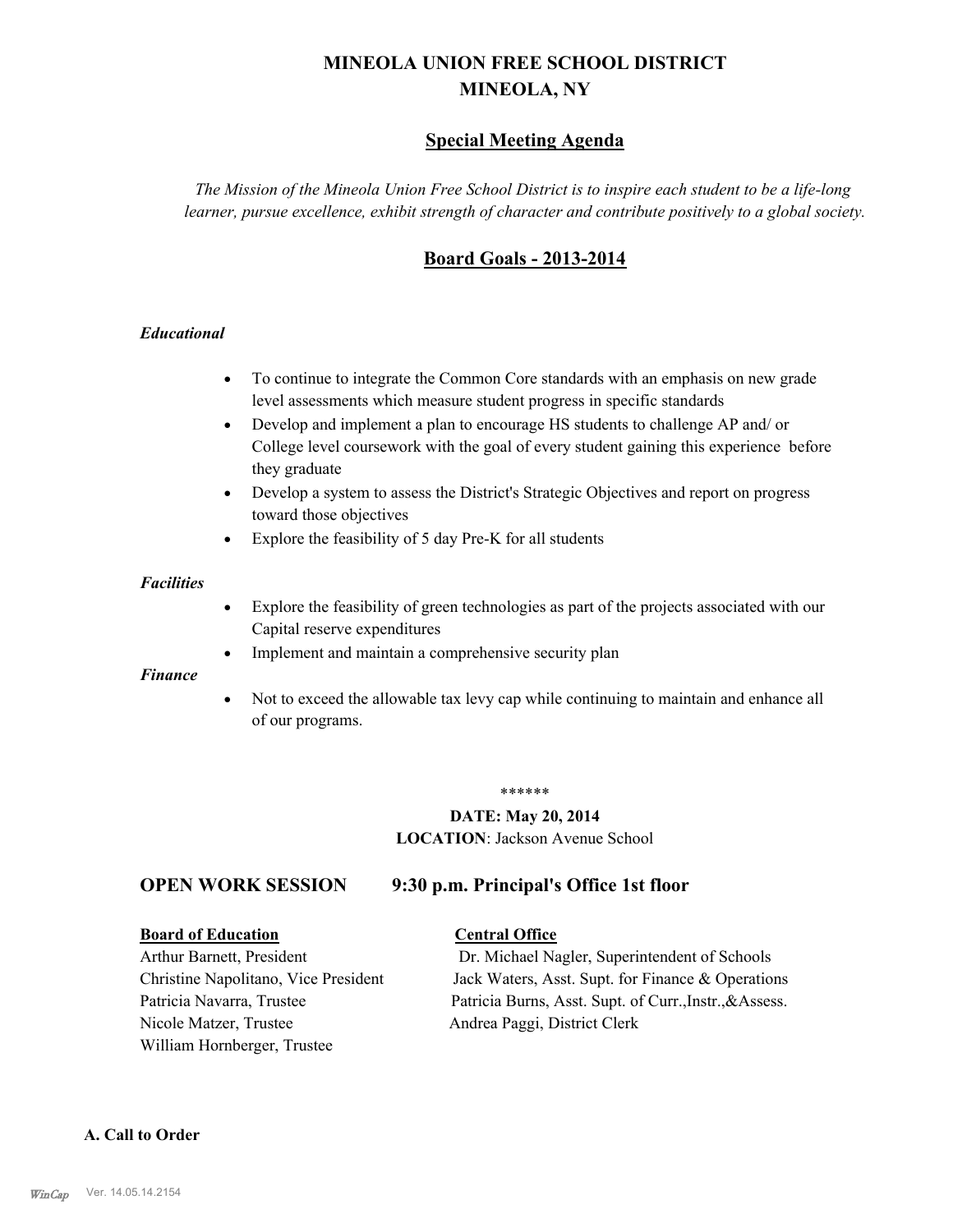#### **B. New Business**

# **1. Acceptance of Special District Meeting Results**

a. **RESOLUTION # 70 - BE IT RESOLVED** that the Mineola Board of Education accepts the results of the May 20, 2014 Annual Election and Budget Vote as follows:

#### **Proposition #1-** Budget

Jackson Avenue:

| Machine: Yes:  |      | No: |
|----------------|------|-----|
| Absentee: Yes: |      | No: |
| Total:         | Yes: | No: |

Meadow Drive:

| Machine: Yes:  |      | No: |
|----------------|------|-----|
| Absentee: Yes: |      | No: |
| Total:         | Yes: | No: |

### **Proposition 1: Passed:** *Proposition 1: Passed:*

# **Candidates**

Jackson Avenue:

1A. Ballantyne-Mannion, Margaret

| Machine:  |  |
|-----------|--|
| Absentee: |  |
| Total:    |  |

1B. Matzer, Nicole

| Machine:  |  |
|-----------|--|
| Absentee: |  |
| Total:    |  |

| Write-In: |  |  |  |
|-----------|--|--|--|
|           |  |  |  |

Meadow Drive:

1A. Ballantyne-Mannion, Margaret

| Machine:  |  |
|-----------|--|
| Absentee: |  |
| Total:    |  |